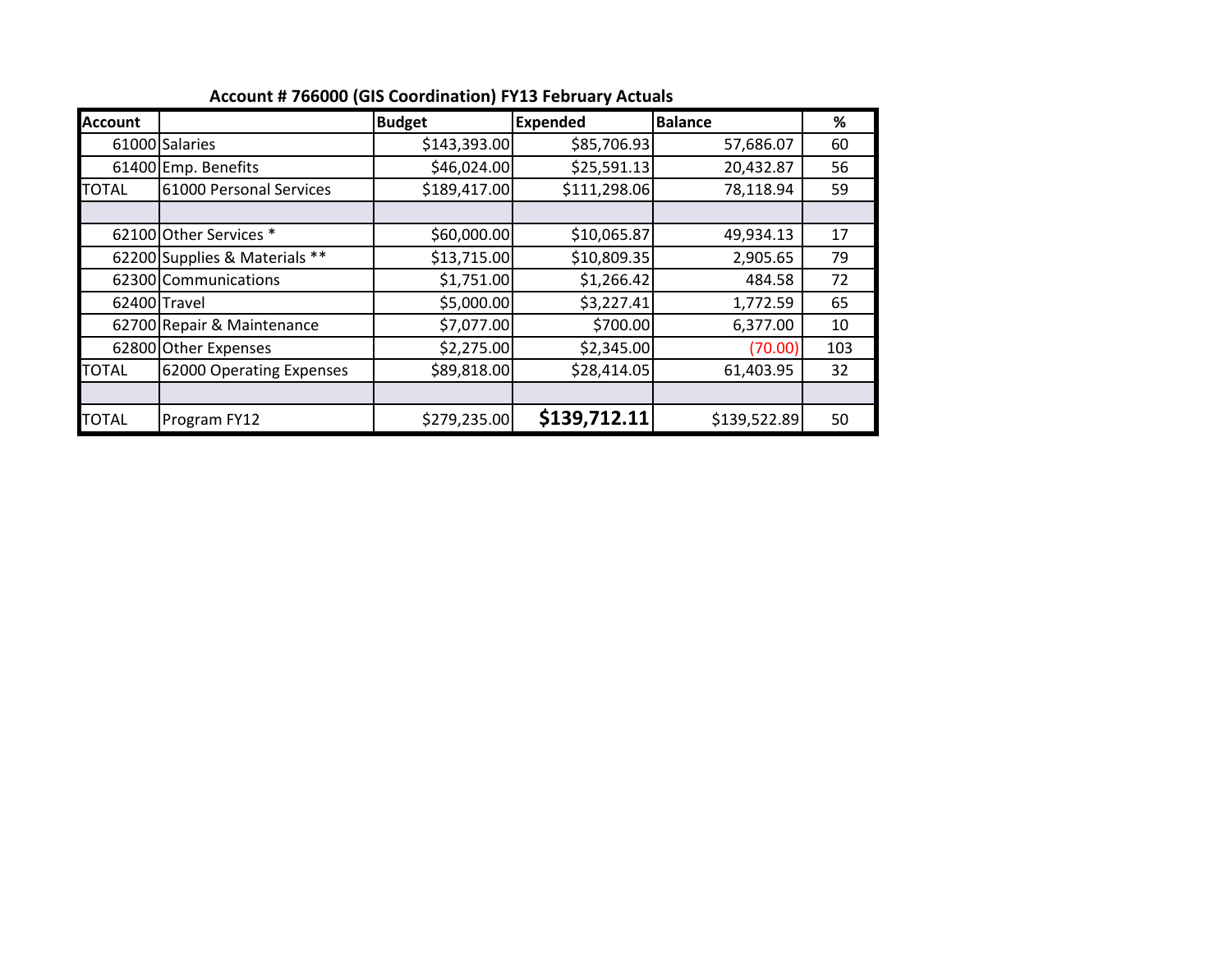| Account # 700010 (MEAC COUNCILEANCHOCO)   113   CONGOLY ACCOUNT |                            |               |                 |                |    |  |  |  |
|-----------------------------------------------------------------|----------------------------|---------------|-----------------|----------------|----|--|--|--|
| <b>Account</b>                                                  |                            | <b>Budget</b> | <b>Expended</b> | <b>Balance</b> | %  |  |  |  |
|                                                                 | 62200 Supplies & Materials | \$1,000.00    | \$16.00         | 984.00         |    |  |  |  |
|                                                                 | 62300 Communications       |               | \$9.87          | (9.87)         |    |  |  |  |
|                                                                 | 62400 Travel               | \$3,500.00    | \$995.98        | 2,504.02       | 28 |  |  |  |
|                                                                 | 62800 Other Expenses       | \$500.00      |                 | 500.00         | 20 |  |  |  |
| <b>TOTAL</b>                                                    | 62000 Operating Expenses   | \$5,000.00    | \$1,021.85      | 3,978.15       |    |  |  |  |
|                                                                 |                            |               |                 |                |    |  |  |  |
| <b>TOTAL</b>                                                    | Program FY12               | \$5,000.00    | \$1,021.85      | \$3,978.15     | 20 |  |  |  |

## **Account # 766010 (MLIAC Council Expenses) FY13 February Actuals**